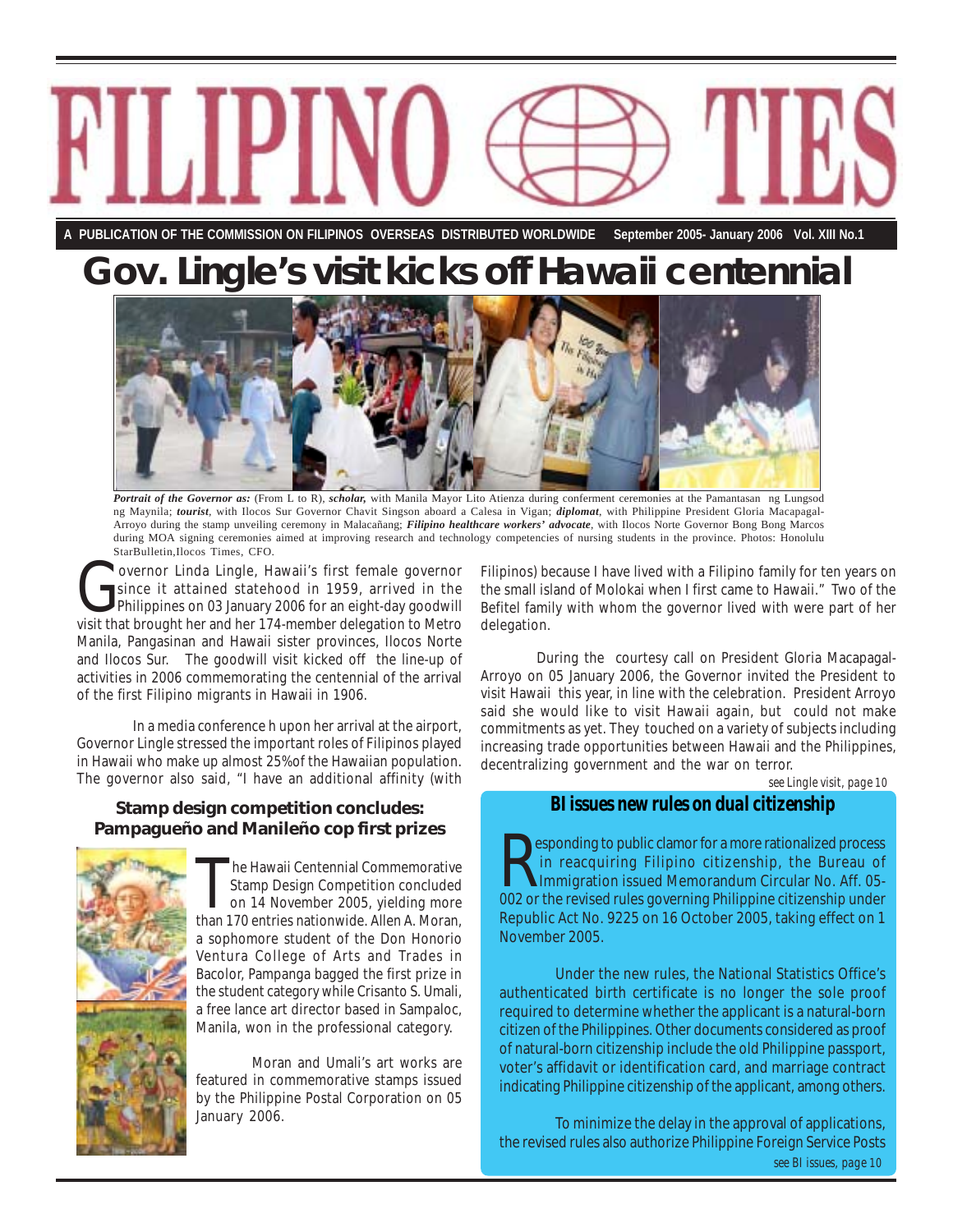# *News From Abroad rom Abroad*

### **PHILIPPINE CONSULATE GENERAL IN SAN FRANCISCO SUPPORTS FIGHT AGAINST DOMESTIC VIOLENCE**

San Francisco – The first-ever Filipino-initiated event on Dome:<br>Sin San Francisco was held in October 2005 at the Social Hall<br>extend appropriate assistance to both the survivors and abusers. an Francisco – The first-ever Filipino-initiated event on Domestic Violence Awareness in San Francisco was held in October 2005 at the Social Hall of the Philippine Center where the Filipino community took concrete steps to prevent domestic violence and

The forum, entitled "DV (Domestic Violence): Not in Our Community," was sponsored by the Filipino American Outreach Task Force of the San Mateo-based private non-profit organization known as Community Overcoming Relationship Abuse (CORA). Consul General Maria Rowena Mendoza Sanchez said the event broke the silence of Filipino American survivors and their families, and brought together advocates, activists and concerned citizens from various sectors.

The heart of the event was the pledging ceremony presided by San Francisco Superior Court Judge Ronald Quidachay, the lone Filipino American on the bench in the nine Bay counties. He led the vow to end domestic violence at home, at work and in the community by fulfilling 10 specific acts such as learning about the dynamics of abuse and its effects on children, as well as reaching out and providing resources to identified survivors or abusers.

Consul General Sanchez and CORA Executive Director Melissa Lukin invited the community to participate in the on-going campaign to end domestic violence, one of the leading causes of death for women worldwide. More than 10 percent of the clients of CORA are Filipino nationals. CORA is the only domestic violence core service agency in San Francisco with a Filipino American specific outreach program.

The event also heard the testimonies of Clara Tempongko whose daughter Claire Joyce was murdered by her still missing ex-boyfriend in October 2000. Television actress Giovannie Pico, a mainstay of the hit series "ER", spoke about living in an abusive relationship. Both detailed their path to healing.

Though based in San Mateo county, CORA conducted the pledge to prevent domestic violence at the Consulate in San Francisco as a profound symbolic outreach to Filipino Americans.

### **CALIFORNIA GOVERNOR ARNOLD SCHWARZENEGGER ENDORSES FILIPINO VETERANS EQUITY ACT**

California - Governor Arnold<br>
Schwarzenneger has urged President<br>
George W. Bush to immediately pass<br>
the Filipine Veterans Equity Act, belsforing Schwarzenneger has urged President the Filipino Veterans Equity Act, bolstering support for a bill that has been languishing in the U.S. Congress for the last twelve years.

In a letter sent to the White House, Schwarzenegger stressed the need for the present U.S. Congress to enact the bill considering that the number of surviving Filipino veterans is steadily diminishing. The letter was dated December 8, 2005.

House Resolution 302 or the Filipino Veterans Equity Act of 2005 was introduced by Rep. Randy Cunningham and co-sponsored by Bob Filner (California) while Senate Bill 146 was introduced by Sen. Daniel Inouye (Hawaii). The legislation seeks the repeal of the restrictive provisions of the 1946 Rescission Act which stripped Filipino soldiers drafted into US military service in the Philippines during WWII, of their US veteran status and the corresponding benefits they deserve.

 *Source: Manila Bulletin*

 *Source: DFA*

### **LONDON MALL , BLACK CABS SERVE AS VENUES TO PROMOTE PHILIPPINE CULTURE**

ondon- A festival of arts, crafts, costumes, food and food<br>products from the Philippines enjoyed a good run at the<br>sprawling Oriental City Mall in Colindale, North of London,<br>drawing crowds from all over the city. The show ondon- A festival of arts, crafts, costumes, food and food products from the Philippines enjoyed a good run at the sprawling Oriental City Mall in Colindale, North of London, "Discover Philippine Treasures 2005" was held from September to October 2005.

"The mall is a good venue to promote Philippine culture because we are able to reach a considerable number of audience coming from different walks of life," Philippine Ambassador to the Court of St. James, Edgardo B. Espiritu said.

On its opening day, a special attraction was the presence of the world-famous London black cab, whose body was covered with beautiful Philippine scenery and the slogan WOW Philippines.

The cab is one of around fifty which will be plying the streets of London for six months until March this year, as part of a new, cost-effective tourism initiative launched by the Department of Tourism through its European office in London. They also carry posters underneath the seats, mini-brochures, and even their receipts carry Philippine tourism logos, messages and images.

The Philippine scenes depicted on the the black cabs' livery are: a Palawan dive site, water sports, an island sunset, painted sails and the white sands of Boracay, Bacolod's Masskara festival, a world class golf course, the Chocolate Hills of Bohol, a Mindanao woman in colorful costume, and the Banaue Rice Terraces, a UNESCO World Heritage site.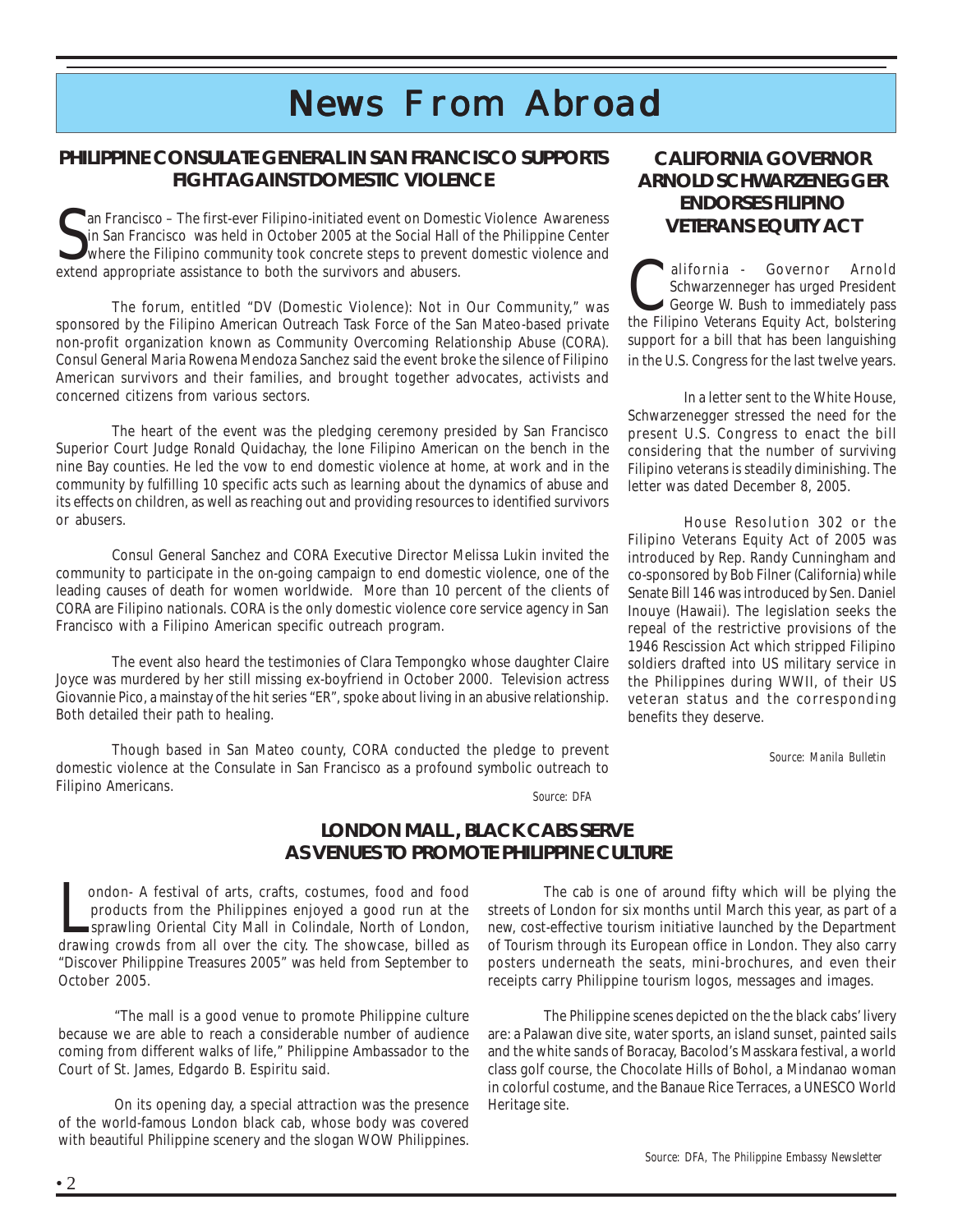# **Philippines' coconet tops BBC World Challenge**

In the span of two generations, the Philippines has seen nearly<br>all its jungle vanish. With little regard to the future, loggers and<br>squatters have destroyed watersheds. The inevitable result has<br>heap landslides sweeping a n the span of two generations, the Philippines has seen nearly all its jungle vanish. With little regard to the future, loggers and been landslides sweeping away topsoil. In 1995, agricultural engineer Justino Arboleda started Juboken Enterprise to combat soil erosion. The company makes nets that act as surrogate tree roots by holding loose soils together, the project came to be known as coconet.

Arboleda of Legazpi, Albay in the Philippines won the first prize in the First World Challenge contest sponsored by BBC World television, Newsweek and Shell in London on 17 November 2005 for his soil erosion control net or coconet project.

Coconet, made from waste coconut husk, was adjudged the best environmental grassroots project in the world, from among 456 entries from 90 countries. Malta, which introduced a biodiesel product, took the second prize, while Vanuatu was in third place for its rechargeable battery project.

Arboleda's victory was announced at a ceremony in London. He also received a US\$20,000 grant from Shell, which will be invested in further developing other uses for the different waste products generated in his coconut farms. These include doormats, stuffing for car seats and mattresses, and fertilizer from coconut dust suitable for organic farms. But the flagship product is still going strong: coconets are now being produced at a rate of 30,000



Left, coconet acts as surrogate tree roots by holding loose soil together. Top right, Coconut husk, usually considered waste material is processed into coconet, matresses and other products.Photos: *www.theworldchallenge.co.uk*

square meters per month for markets throughout the world. This continuing success has improved the lives of more than 1,500 families in the Philippines: each family involved in the project earns an additional income of around US\$5 per day.

"With the world recognition, it would be very easy for us to promote our cocofiber products throughout the world," Arboleda said. He expressed confidence that the increased demand for coconet would help alleviate poverty in the country because more jobs would be created. He stressed that the demand for coconut materials would also benefit thousands of poor Filipino coconut farmers.

*Source: The Philippine Embassy Newsletter, www.theworldchallenge.co.uk*



poetry reading session in San Francisco. Photo: www.poeticdream.com

# **Fil-Am poet wins Academy of American Poets prize**

**B** arbara Jane Reyes was selected as the recipient of the 2005 James Laughlin A<br>her second collection of poems, *Poeta en San Francisco* (Tinfish Press). The James<br>Award is given to commend and support a poet's second boo arbara Jane Reyes was selected as the recipient of the 2005 James Laughlin Award for her second collection of poems, *Poeta en San Francisco* (Tinfish Press). The James Laughlin Award is given to commend and support a poet's second book of poetry. The award

Ms. Reyes was born in Manila, Philippines, and raised in the San Francisco Bay Area. She received her undergraduate education at the University of California Berkeley where she also served as Editor-in-Chief of the Pilipino American literary publication *Maganda*. She earned her Masteral Degree in Fine Arts (MFA) for Creative Writing (poetry) at the San Francisco State University.

Noted scholar and poet, James Longenbach says of Ms. Reyes' collection of poems, "*If William Blake were alive and well and sitting on a eucalyptus branch in the hills above the bay, this is the poetry he would aspire to write."* Reyes poems examine the ideas of immigration, transnationalism, location and the language of San Francisco as an urban center.

*Source: www.tinfishpress.com* Above, Ms. Reyes in a 1997 photo at a<br>noetry reading session in San Francisco<br>**Her first book**, *Gravities of Center*, was published by Arkipelago Books (SF) in 2003.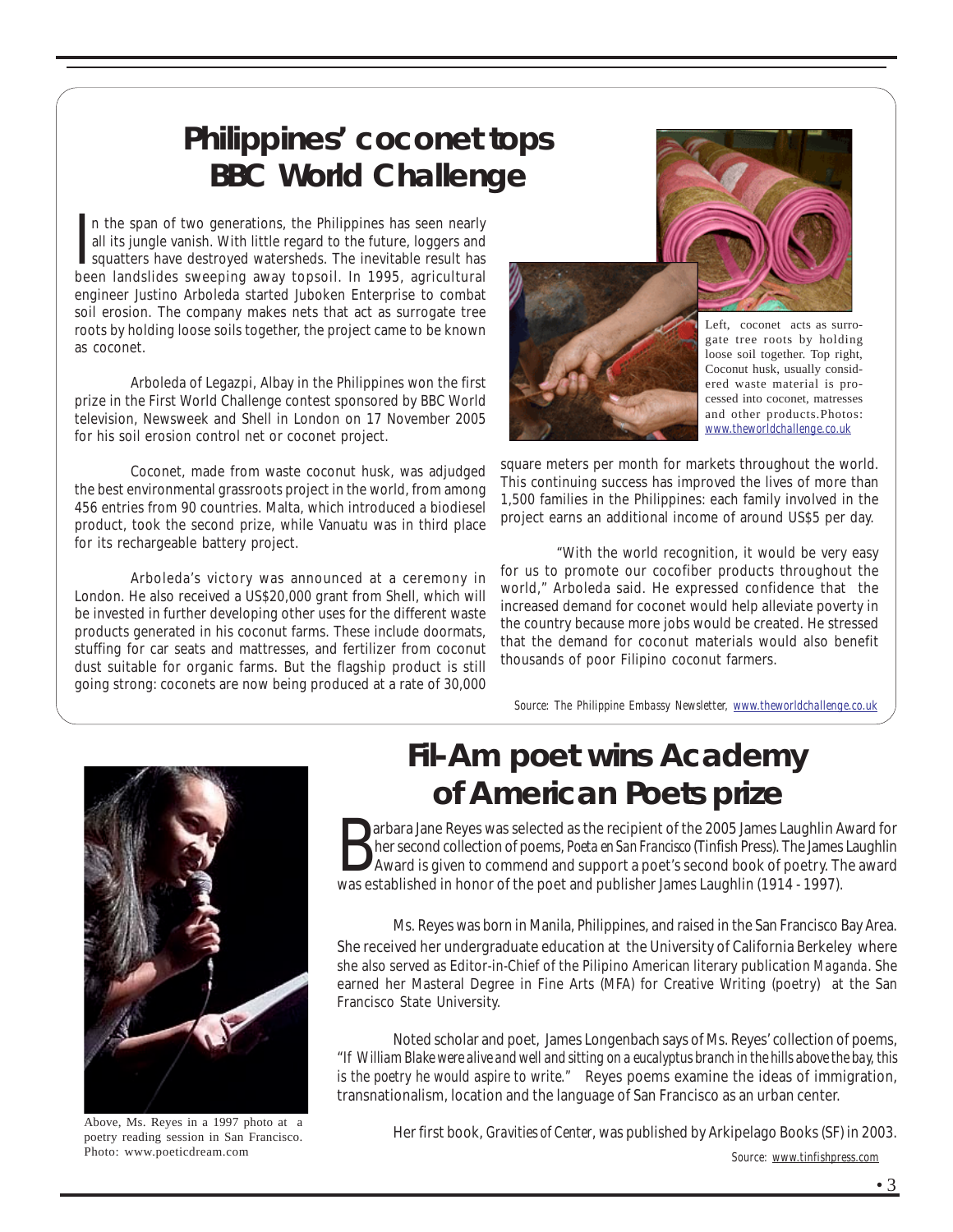

## **FILIPINO TIES**

### **Editorial Board**

| Adviser          |     | Jose Z. Molano, Jr.     |
|------------------|-----|-------------------------|
|                  |     | Jennifer O. Gonzales    |
| Assoc. Editors : |     | Golda Myra R. Roma      |
|                  |     | Regina G. Galias        |
|                  |     | Rino D. Paez            |
|                  |     | Cherry Joy G. Veniles   |
| Contributors     | - 1 | Jerry V. Colasito       |
|                  |     | Marita Del Rosario      |
|                  |     | Olivette A. Gabito      |
|                  |     | Marjualita T. Malapo    |
|                  |     | Thea May M. Rabe        |
|                  |     | Frencel Louie T. Tingga |
| 1655-1664        |     |                         |
|                  |     |                         |

**Filipino Ties is now available online! E-mail us at cfodfa@info.com.ph to receive a copy on your e-mail three times a year or view the latest issue at www.cfo.gov.ph**



*Quotes from the Quill* 

"*Where have all the Filipinos gone?*

*It turned out that Filipinos born in Hawaii, as soon as they reached the age of reason, and the Filipinos migrating from the Philippines, as soon as they left the airport, became Chinese-Spanish or Spanish-Chinese-Singaporean or Spanish-Portuguese-Basque or Chinese-American-Irish or some such combination.*

*(Not like) Maria Makulelat, who migrated the same time I did 37 years ago. The very first thing she did when she got her green card was to go to court to change her name to Mary McCloy. Alas, again, the Philippines' loss was Scotland's gain."*

*---* Corky Trinidad, Honolulu Star Bulletin columnist on the vanishing Filipinos in Hawaii

## From Mabuhay to Aloha and beyond: Filipinos in Hawaii by the numbers



#### *Mabuhay Filipino!*

Of the 912,324 Filipinos who migrated to the U.S. as permanent residents from 1981 to 2004, 92,702 or 10.16% listed Hawaii as their final destination in the U.S. Hawaii ranks as second top destination state next only to California which took in 46.69% of all registered Filipino emigrants.

√ Of this number, 27,179 are males and 33,564 are females. In the last 16 years, there are 100 females for every 80 males who leave for the Island State of Hawaii.

From 1988 to May 2005, children 14 years old and below make up 22.11% of the total number of Hawaii bound Filipino emigrants. Those aged between 15 to 19 years old make up 11.8% at 7,357 and are followed closely by those in the 25 to 29 age bracket at 9.09% with 5,670.

2.94 % or 1,834 of all Hawaii-bound Filipino emigrants from 1988 to May 2005 are in the 70 years old and above age group.

Students make up the biggest grouping of Hawaii bound emigrants making up 27.14% or 16,924 of the total. Housewives make up 22.3 % or 13,905 and those engaged in agricultural, animal husbandry, forestry and the fishing industry make up 6.76 % or 4,214. professional, technical and related workers make up 5.01% or 3,122 emigrants.

### *Aloha Hawayano!*

 $\sqrt{ }$  There were 275,728 people in Hawaii reported as Filipino or part Filipino in the 2000 U.S. Census, or about 22.8 % of the state population. Among the 50 U.S. states, Hawaii ranked 2<sup>nd</sup> in terms of total number of Filipino and part-Filipino residents but first in terms of percentage against the total population at 3.2%.

√ Of Hawaii's four counties, Kaua'i hosts the largest percentage share of Filipino-Americans with 31.7%.

 $\sqrt{ }$  The median age of a person of Filipino or part-Filipino ancestry was 29.3, lower than the state median of 36.2.

The average household size for Filipinos and part-Filipinos was 3.96, more than the state's 2.92.

Among Filipino and part-Filipino households, 58.3 percent were homeowners, higher than the state's 56.5%.

 $\sqrt{ }$  Among Filipinos and part-Filipinos 25 years old and above, 75.2 % were high school graduates, less than the state's 84.65%.

Median household income for Filipinos and part-Filipinos was \$51,985, higher than the state median household income of \$49,820.

 *Source: CFO, 2000 U.S. Census, Honolulu Star Bulletin*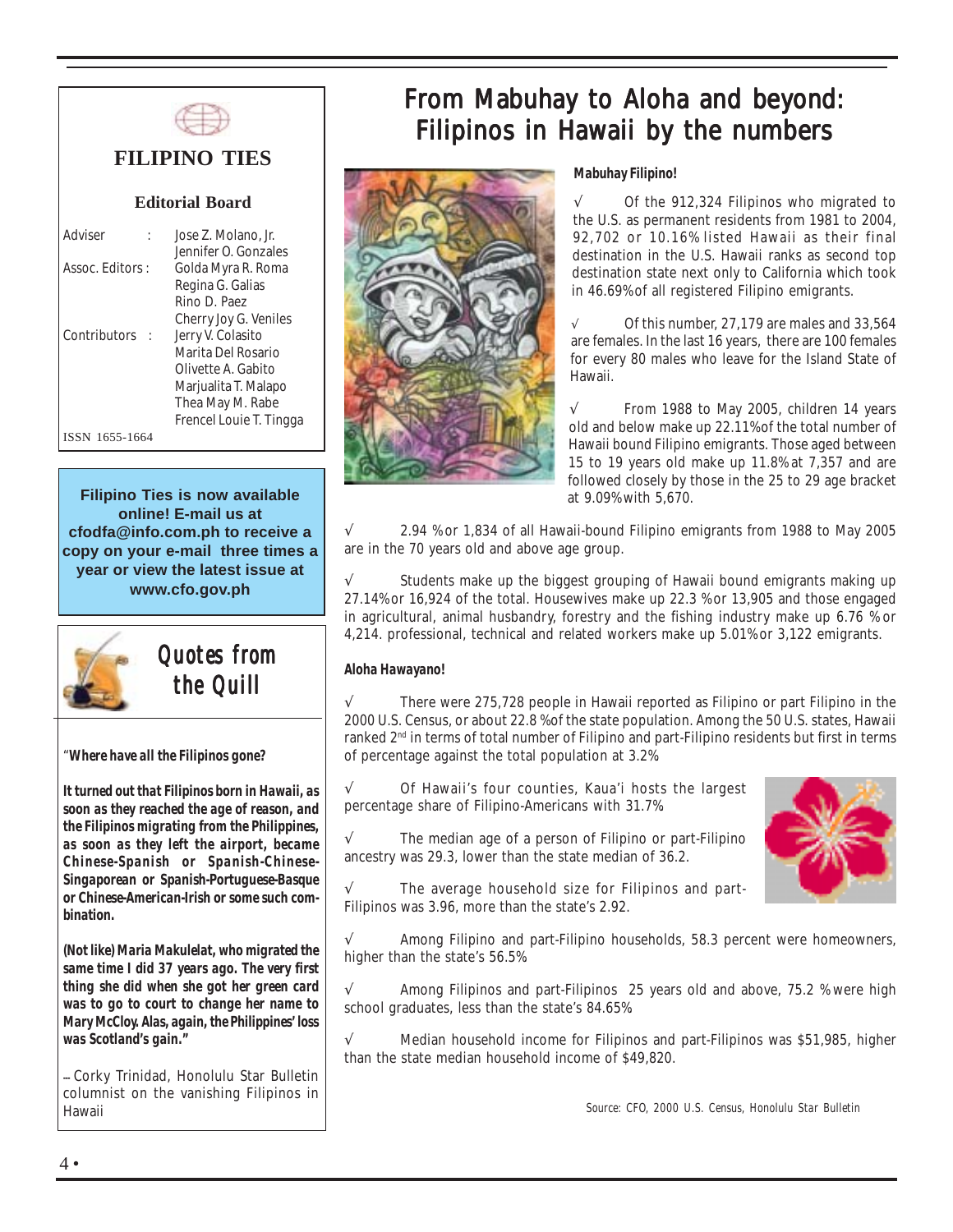

### **Buhay Pilipino sa Alemanya**

Magandang araw! Naninirahan ako ngayon dito sa Germany habang hinihintay ang araw ng aking kasal. Maayos naman ang aking kalagayan dito at mabuti ring mayroon akong kapit-bahay ditong Filipina.

Minsan, talagang klima lang ang medyo di ko gusto dito pero baka makakasanayan ko rin pag tumagal-tagal na. Nahihirapan din ako sa paggamit ng kanilang salita. Pero ang pinkamahirap sa akin ay ang makisama sa mag-iinang kahati namin sa bahay na aming tinitirhan dahil sa masamang pakikitungo at turing sa akin.

Maganda ang serbisyo ng CFO dahil nabibigyan nila ang mga kagaya ko ng impormasyon na pwede kong gawin o support network na matatawagan sa panahon ng mga problema. Nararapat lamang na gawin nilang mas malawak ang pakikipagugnayan sa iba pang mga organisasyon at komunidad ng mga Pilipino sa iba't-ibang lugar.

Ang mga network na ito ng mga Pilipino ay maaring makatulong upang makagawa ng magandang imahe ng Pilipinas at mabago ang negatibong ipinapakita dito sa Deustchland na ang mga Pilipino ay karaniwang naninirahan sa ilalim ng mga tulay. Sana din ay makatulong ang CFO at ang mga samahang Pilipino na ibahagi ang magagandang tanawin, malilinaw at malilinis na dagat, at ang makinang na sikat ng araw sa Pilipinas. Dahil laging makulimlim at malamig dito, baka sakaling maenganyo silang bumisita sa Pilipinas at sa ganoon ay makatulong sa pag-angat ng pamumuhay at ng ekonomiya ng ating bayan.

Salamat sa inyong lahat!

 ELEANOR PELAUSA Bad Pyrmont, Germany

### **Liham mula sa Korea**

Isa po ako sa mga nabigyan ng gabay ng CFO tungkol sa pag-aasawa ng *foreigner.* Nandito na po ako sa Korea at nais kung magpasalamat sa CFO at sa aming mga naging counselor dahil marami kaming natutunan tungkol sa buhay dito.

Masama na may kasamang kalungkutan ang buhay may asawa dito. Hindi madali ang mag-asawa lalo na kung hindi ka sanay sa buhay may-asawa. Bilang asawa ng isang *foreigner,* lahat ng sakripisyo dapat mong gawin para sa ikakatatag ng inyong relasyon. Mabait naman ang napangasawa ko lalo na ang ang aking biyenan at tanggap ako ng buo niyang pamilya.

Hindi rin maiiwasan na hindi kami mag-away minsan. Dito ko higit na napatunayan na kahit hindi ako nasasaktan ng pisikal, higit na mabigat ang emosyonal na pananakit at mas mabigat pa ring dalahin ang ikasasama ng iyong kalooban.

Gusto ko lang pong i-share ang karanasan ko dito para mai-share niyo din sa iba.

Salamat sa inyo.

JOANA TOTO Korea

### **Sincere thanks from CLAN**

I have recently returned to Australia from a wonderful trip to Manila, and I wanted to pass on my sincerest thanks to your office for your excellent assistance to Congenital Adrenal Hyperplasia: Living as Neighbors (CLAN) in bringing medication to the Philippines. My passage through Customs went incredibly smooth. The medicines had safely reached the children with whom the medicines were intended for, and we really believe it will make a big difference in many families' lives.

Again, accept my sincerest thanks. It has been an absolute pleasure working with you.

> DR. KATE ARMSTRONG CLAN Sydney, Australia

### **Credit history for new immigrants**

Almost all major purchases for cars, cellphones, electrical services require credit checks. As new immigrants who do not have credit history yet, this is one difficulty we experience. Good for those with relatives who are US citizens or permanent residents who can provide them assistance on this matter

> STEPHANIE JOY B. BINWAG Unit 212, 2210 N. Sch Noor Avenue Madera, California

 The FILIPINO TIES welcomes your opinions, comments, and suggestions. You can write to us at the Commission on Filipinos Overseas, 1345 Quirino Ave., cor. South Superhighway, Manila, Philippines, send us a fax at (632) 561-8332, or e-mail us at cfodfa@info.com.ph.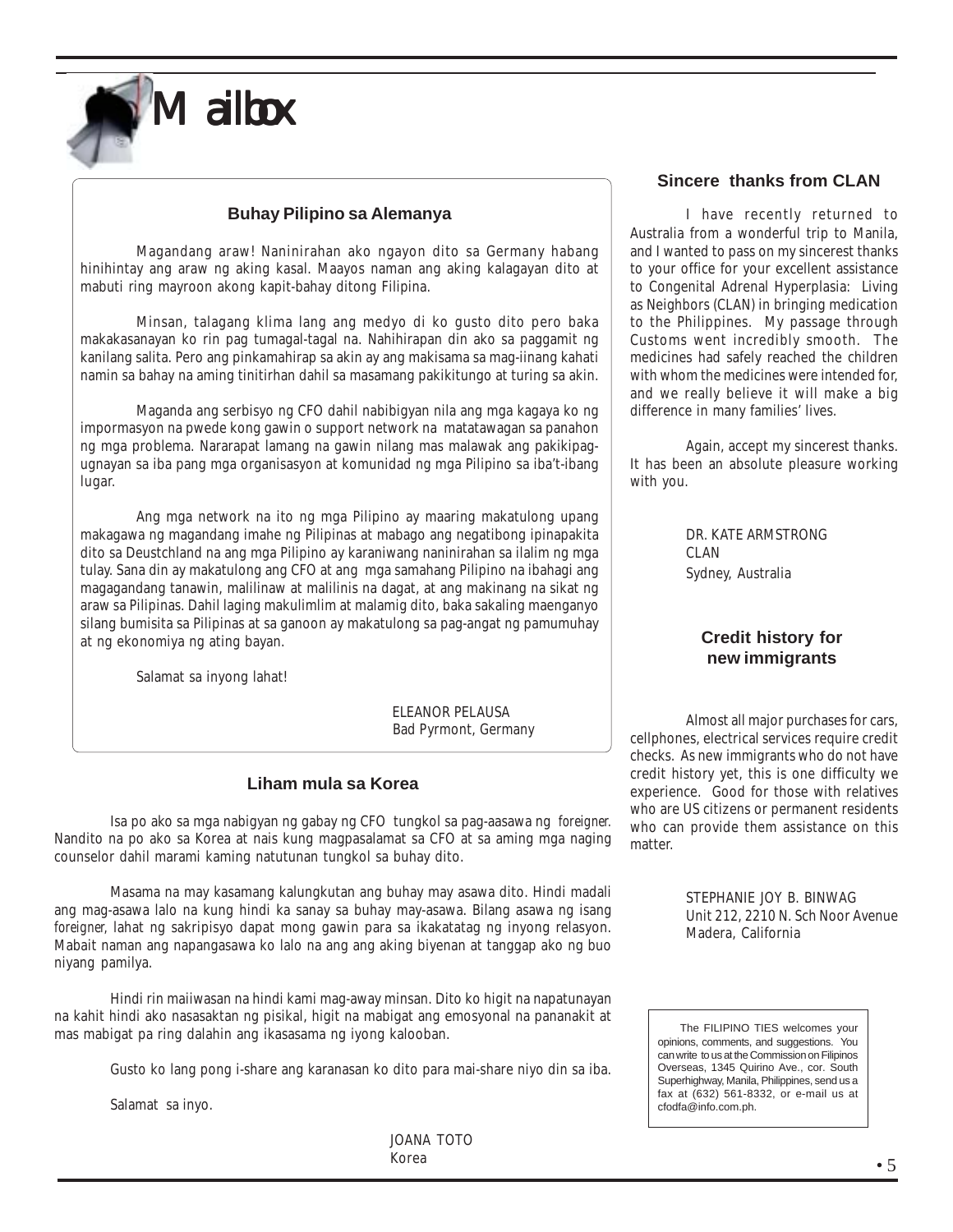# **spotlight**



*www.unisonoxonhealth.org*

### *From Bayanihan Spirit to Bayanihan Builds*

Across the 180 countries where Filipinos can be found, a renewed sense of the *Bayanihan* spirit lives on. In January this year, around 80 Filipino-Americans including a few non-Filipinos, participated in the *Gawad Kalinga Bayanihan Build* in various areas in the Philippines. "You want to give back the blessings you have received," said Marietta Mayuga Pascua, a California based *Balikbayani* who helped pass along building materials, make hollow blocks and mixed cement, in Tumauni, Isabela.

#### *Vehicles for Return Migration*

In Palawan, Physicians for Peace (PFP), a United States-based nonprofit organization, has turned a Philippine Coastguard ship into a well equipped medical facility to provide free medical services and health education to residents of Coron town, a far flung municipality off the coast of Palawan, normally with very little access to medical services. At least 10 foreign and 25 Filipino-American doctors make up the medical mission team.

"What we intend to do is to become a vehicle for return migration. We also want it to be an avenue for foreign doctors to come here and see how beautiful

the Philippines is," says Dr. Teodoro Herbosa, chair of the PFP's Philippine chapter.

Filipino workers.

(PDI, 22 January 2006)

In Tarlac, Rizal, Isabela and Banaue, the Feed the Hungry, Inc. (FtH), a non-profit organization in Washington, D.C. composed mostly of Filipinos from all walks of life including doctors, engineers, retirees and employees of the World Bank, began 2006 with a series of gift-giving activities, medical missions, feeding and livelihood projects,



through to March this year. The FtH, remains to be the biggest donor to the CFO's Link for Philippine Development Program (LINKAPIL).

#### *Balik Po Kayo!*

In 1992, while on vacation in the Philippines, husband and wife Pablito and Tessie Alarcon met a young boy, barely twelve years old who unabashedly asked them for food. Surprised, they took him to a restaurant and let him eat what appeared to be his first meal in days. He ate voraciously, oblivious to everyone around him. On their way out, the boy stopped trafficked on the busy street outside the restaurant to make sure that the couple's car could move out. For this, the

From 1996 to 2005, remittances of Filipinos overseas reached a total of US\$77 billion, significantly contributing to the country's foreign exchange reserves, strengthening of the peso and directly contributing to economic however, do not tell the whole story. couple tried to give the boy a roll of bills, which he refused with a wide grin on his face "*OK na po yong pagkain Sir, Ma'am,*" he

**way back home**

said sheepishly. *"Balik kayo ha!"*

rom 1996 to 2005, remittances of Filipinos overseas reached a total of US\$77 billion, significantly contributing to the country's foreign exchange reserves, strengthening of the peso and directly

*Balikbayan*, n. returning former Filipino citizens including spouses and children travelling with them; Filipinos who have been continuously out of the Philippines for at least one year; overseas

**Filipino migrants find their**

*Balikbayani*, n. a successful Filipino who has built a wonderful life abroad and then comes home to rebuild the country of his roots.

> Thus, began Feed the Hungry Inc., which, in the past twelve years has been involved in various development projects across the country. *"Balik kayo"* became an invitation to take stock of what they had, and to share with others the blessing of a better life abroad.

> About 80 *balikbayan* groups every year are assisted by the Commission on Filipinos Overseas in facilitating donations for less privileged Filipino *kababayans.* These donations range from medical missions, gift giving and feeding activities, livelihood projects, small-scale infrastructure and provision of scholarship to deserving students.

> It is January, a time for most people to bring down, and pack up their Christmas decorations, and perhaps rein in some of that Yuletide cheer. For our *Balikbayanis* who have just discovered a new sense of pride in being Filipino, January is the time of the year to find their way back home, and renew their faith in their roots by spreading the *bayanihan* spirit.

> > *BALIK KAYO!*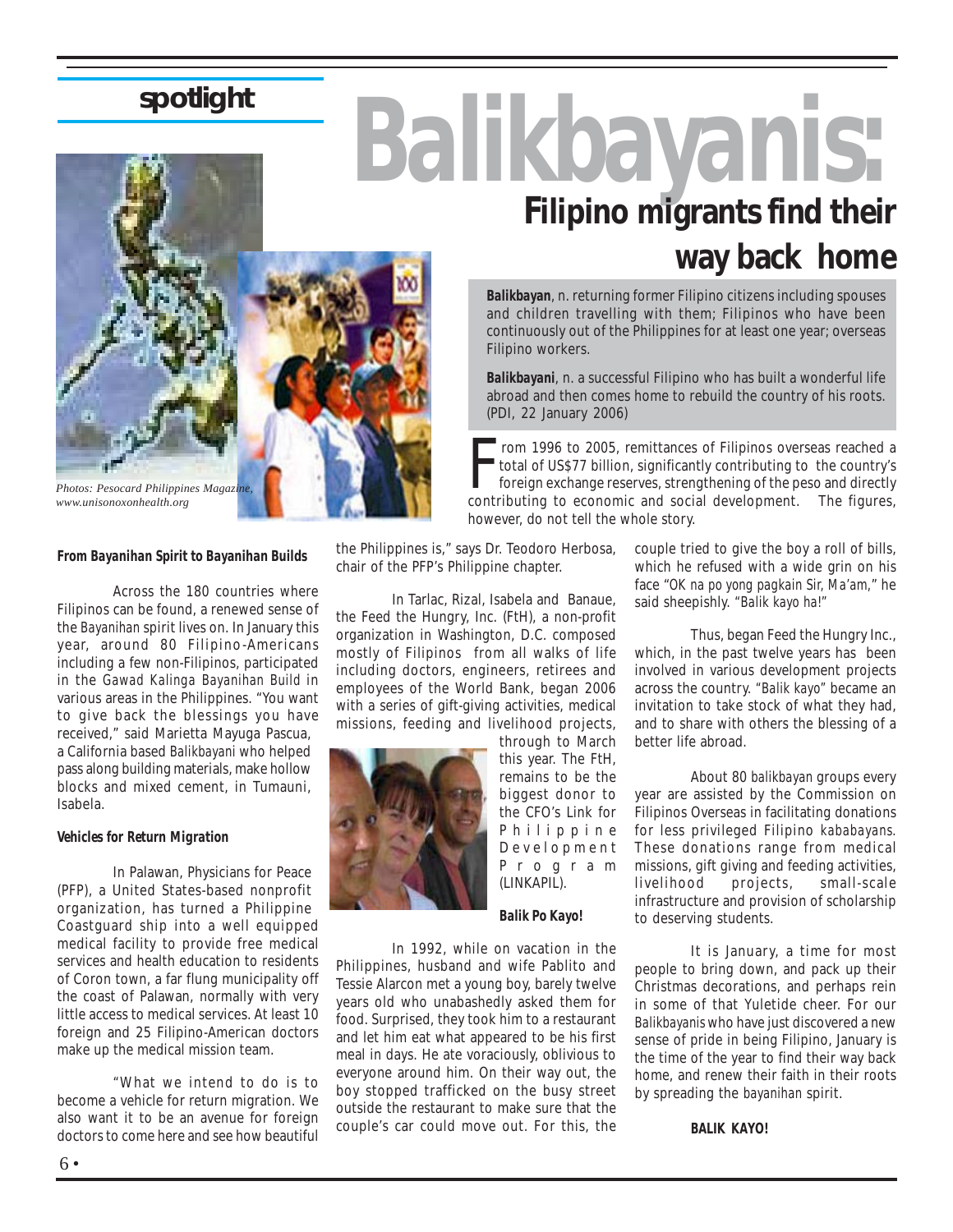## **LINKAPIL updates**



Top: (L-R Standing) Executive Director Jose Z. Molano, Ms. Yolanda Ortega Stern, Ms. Celia Molano and Dr. Thomas Stern join the volunteers in re-packing and marking the donated medicines prior to distribution.

Foreign donations coursed through<br>CFO's *Lingkod sa Kapwa Pilipino*<br>(LINKAPIL) Program have reached a<br>record high in 2005 when a California-based oreign donations coursed through CFO's *Lingkod sa Kapwa Pilipino* (LINKAPIL) Program have reached a husband-and-wife team arranged for the

## **Balikbayan couple brings P250 million worth of medicines to the Philippines**

distribution of an estimated P250 millionworth of antibiotics and topical medication to the Philippines in October.

For the past 12 years, Dr. Thomas Stern and his wife, the former Yolanda Ortega, have provided the country with about Php250 million worth of medical goods and health care services under the flagship of the One World Institute, a registered 501 (c) (3) U.S. tax-exempt nonprofit organization that they have founded in Berkeley, California.

In 2005, the dynamic couple achieved a milestone in their humanitarian work when AmeriCares selected the One World Institute as its partner for Philippine projects. AmeriCares is an international disaster relief and humanitarian aid organization, backed by former U.S. First Lady Barbara Bush, that solicits donations of medicines, medical supplies and other relief materials from U.S. and international manufacturers, and delivers them quickly and efficiently through indigenous health care and welfare professionals around the world.

For their initial collaboration, AmeriCares consigned to Dr. and Mrs. Stern for distribution to the Philippines more than 2.7 tons of medicines which included 3.3 million doses of the antibiotic Cefditoren Pivoxil, a drug used to treat respiratory and

*see Balikbayan, page 10*



The officers and members of the Feed<br>the Hungry, Inc. of Washington, DC<br>are in the Philippines starting<br>lanuary 2006 to personally implement the Hungry, Inc. of Washington, DC are in the Philippines starting January 2006 to personally implement their projects in various parts of the country. Led by its Executive Director, Ms. Teresita Calderon, the FtH has initiated the implementation and monitoring of gift-giving activities, medical missions, ocular inspections and visits to project sites where classroom, feeding and livelihood projects are currently being implemented. Thousands of indigent Filipinos, especially those in the countryside are expected to benefit from these activities, which are scheduled until March.

In January, gift giving activities have been implemented in the provinces of Camarines Sur, Rizal and Tarlac. Beneficiaries, who were identified with the

# **FtH jumpstarts 2006 with series of activities in the Philippines**

help of non-government organizations, local government units and civic oriented groups operating in these areas, were given gift packs containing mostly food and household items. In the next two months, other activities of this nature will be conducted in Isabela, Guimaras, Aurora, Banaue, Sagada, Batangas, Dumaguete, Siquijor, Pateros, Las Piñas City, Masbate, Davao del Norte, Batanes, Zamboanga Sibugay, and Occidental Mindoro.

In coordination with other volunteer doctors from the US, the FtH has also conducted a medical mission in two barangays in the town of San Mateo, Rizal on 20-21 January 2006. About 1,200 indigent patients benefited from this mission, aside from getting free medications also donated by the organization. The FtH also intends to

*see FtH, page 11*

# **Weaving hopes in Aurora**

Shortly after typhoons Winnie, Violeta, Yoyong and Unding hit the country in 2004 taking thousands of lives and destroying properties in Eastern Luzon, the hortly after typhoons *Winnie, Violeta, Yoyong* and *Unding* hit the country in 2004 taking thousands of lives and Hawaii Filipino-American Relief Committee of the Filipino Community Center in Hawaii and the Feed the Hungry, Inc. (FtH) extended much needed help to their "kababayans" in the Province of Aurora by donating US\$15,000 (P810,000.00) to fund a rehabilitation project.

In April 2005, Governor Bellaflor Angara-Castillo of t h e Province of Aurora envisioned



putting up a weaving center to aid in the production of *Sabutan* woven products for international export. Through the Commission on Filipinos Overseas, in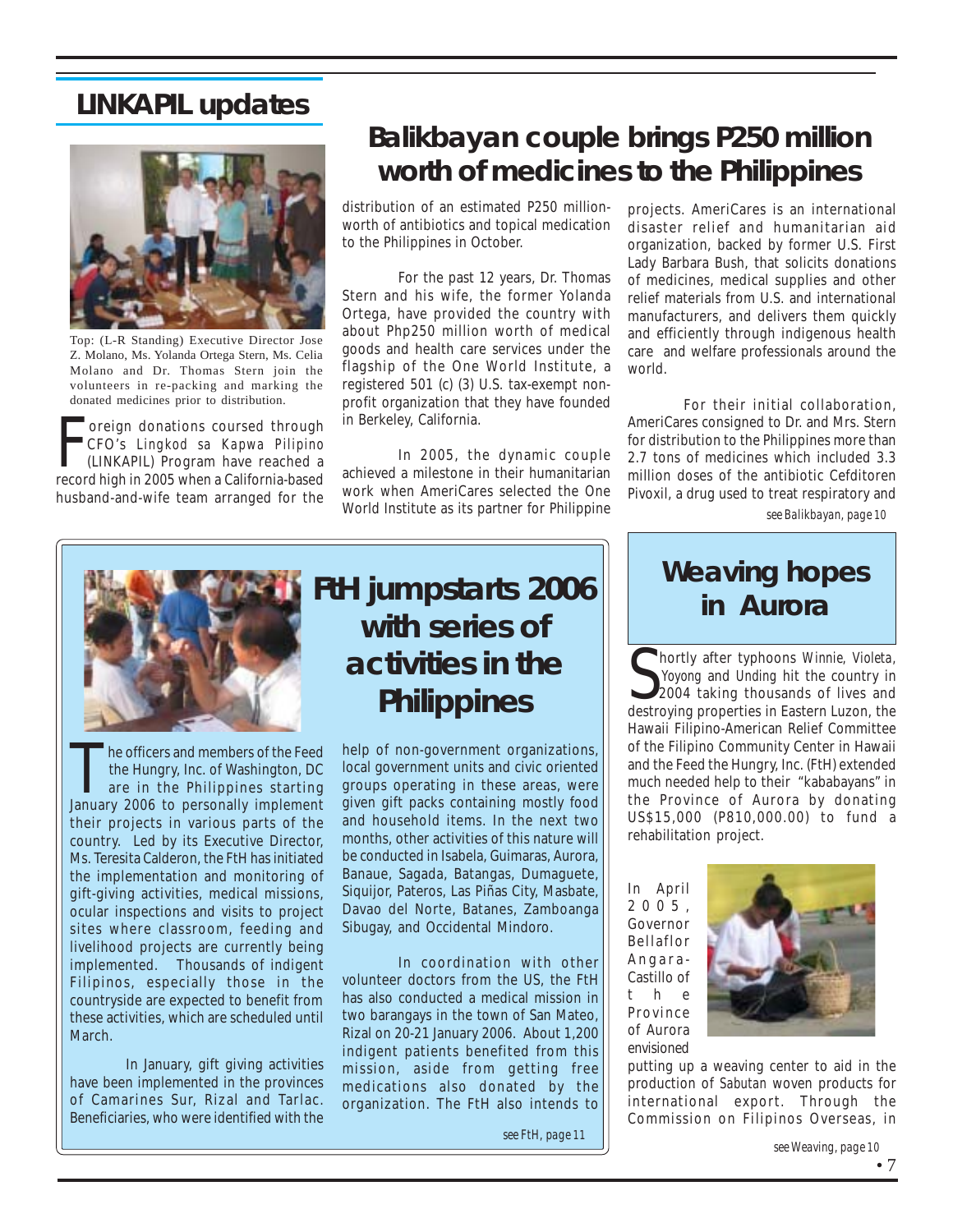# **CFO highlights**

Coinciding with the month of Filipinos overseas, the AIM<br>Policy Center, in partnership with the Commission on<br>Filipinos Overseas, the Department of Foreign Affairs (DFA) Policy Center, in partnership with the Commission on and the Fidel V. Ramos Foundation organized a one-day forum, *Aginaldo Para Sa Bayan:* Overseas Filipino Resources for Philippine Investment and Development Projects, held on December 13, 2005 at the Hotel Intercontinental, Makati.

Gathering more than 200 participants from the Philippine migrant sector, government and non-government organizations, development agencies, migrant advocates and media professionals, the forum highlighted the shared experience

of Filipinos overseas, civil society organizations, government and the private sector in channeling overseas Filipino resources for national development projects.

One of the speakers was Atty. Loida Nicolas Lewis, founding-chair of the National Federation of Filipino-American Association (NAFFAA), U.S.A., who related that, several years ago, she invested in a blast freezing plant in the hope of helping hog farmers in her hometown Sorsogon. But since she was away from the country, she did not get her rent money and completely lost it to her agents.



Now that she chose to spend most of her time in the Philippines and is able to closely monitor the progress of her ventures, her investments have been highly successful. The Peoples' Alternative Livelihood Foundation in Sorsogon, Inc. (PALFSI), a credit cooperative which she helped establish, has lifted thousands of families from poverty by providing poor women in barrio seed capital for business which they otherwise would not have access to.

Luckily for migrants nowadays, there are organizations such as the Economic Resource Center for Overseas Filipinos, Philippines, Inc. (ERCOF), and the OFWNet

Foundation which were established to provide assistance to business and livelihood projects put up by migrants who are away from the Philippines. The OFW International Holdings Inc., a subsidiary of the OFWNet, provides small business loans to its members who are implementing their own livelihood projects. On top of the loan, technical assistance, consultancy and monitoring services are being offered to help members implement their projects. Moreover, the Philippine Franchise Association, a network of successful local and foreign industries, suppliers, and industry service providers offers strategic

*see CFO, page 10*



## **100 Years of Filipino Migration to Hawaii Literary Competition launched**

he Commission on Filipinos Overseas and the National Commission for Culture and the Arts formally launched the 100 years of Filipino Migration to Hawaii Literary Contest as part of the series of activities for the centennial celebration of Filipino migration to Hawaii in early January this year.

With the theme, *100 years: The Filipino Legacy in Hawaii,* the literary competition is open to all Filipino writers, students and professionals who can interpret the long and fruitful relationship of the Philippines and the state of Hawaii through poetry, essay or one-act play. Winners of the competition have the chance to win Php 15,000, 10,000, and 7,500 for the 1st, 2nd and 3rd prizes respectively, for each category.

All entries must be original and must meet the submission deadline set on **31 March 2006.** For the poetry writing competition, entries must be a collection of 5 to 10 poems and may be rhymed or in free verse. Essay writing entries must be 2,000 to 3,000 words in length. Entries to the one-act play category should translate to 30 to 45 minutes in actual performance and

must be accompanied by a one-page synopsis and a list of the cast of characters.

For more information on the *100 Years of Filipino Migration to Hawaii Literary Contest*, please contact the Secretariat at 561-8329 or 5618321 locals 600-604 or browse through www.cfo.gov.ph and www.ncca.gov.ph.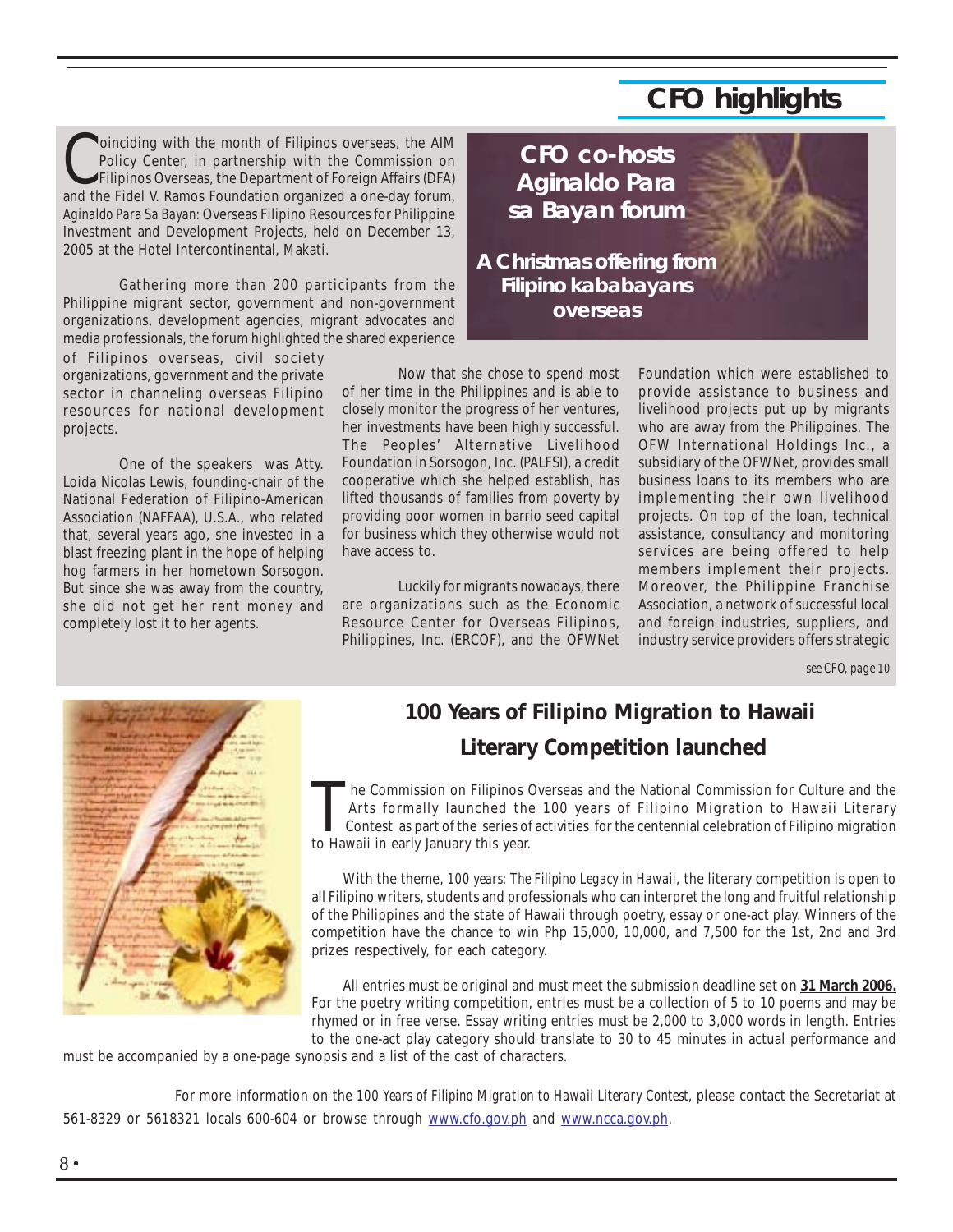

# *SEARCH FOR THE YEAR 2006 PRESIDENTIAL AWARDS FOR FILIPINO INDIVIDUALS AND ORGANIZATIONS OVERSEAS NOW OPEN*

The Commission on Filipinos Overseas is formally<br>
opening the nominations for the Year 2006 the technical and executive committee<br>
Presidential Awards for Filipino Individuals and President shall be conferred the 2006 Pres opening the nominations for the **Year 2006 Presidential Awards for Filipino Individuals and Organizations Overseas**. The Presidential Awards is a biennial search for overseas-based individuals and organization which, by their exceptional achievements or humanitarian efforts, have given form and substance to Filipino excellence and the time honored values of *pakikipag*-*kapwa*, *pagtutulungan* and *bayanihan*. Since its inception in 1991 through Executive Order No. 498, the Presidential Awards have so far been conferred on 235 Filipino and foreign individuals and organizations overseas based in 36 countries.

*The Presidential Awards has four categories:*

- 1. **Lingkod sa Kapwa Pilipino** *(LINKAPIL)* **Award** *which is conferred on Filipino associations or individuals for their exceptional or significant contribution to reconstruction, progress and development in the Philippines;*
- 2. **Banaag Award** *which is conferred on Filipino individuals or associations for their contributions which have significantly benefited a sector or community in the Philippines, or advanced the cause of overseas Filipino communities;*
- 3. **Kaanib ng Bayan Award** *which is conferred on foreign individuals or organizations for their exceptional or significant contribution to Philippine reconstruction, progress and development, or have significantly benefited a sector or community in the Philippines, or advanced the cause of overseas Filipino communities; and*
- 4. **Pamana ng Pilipino Award** *which is conferred on Filipinos overseas, who, in exemplifying the talent and industry of the Filipino, have brought the country honor and recognition through excellence and distinction in the pursuit of their work or profession.*

Nominations to the awards are first coursed through and evaluated by the Philippine Embassy or Consulate nearest the place of residence or base of operations of the nominee. Nominees endorsed by Philippine Embassies and Consulates must then be transmitted to the CFO Awards Secretariat *on or before 15 May 2006.* Nominations sent by mail must be postmarked not later than the date of the deadline.

Nominees who have successfully passed the screening of the technical and executive committees and the Office of the President shall be conferred the 2006 Presidential Awards by the President of the Philippines in an Awarding Ceremony to be held in December 2006 at Malacañan Palace, Manila.

Nomination forms for the awards may be obtained from the nearest Philippine Embassies or Consulates or may be downloaded at the CFO's official website www.cfo.gov.ph. For more information, please contact the Awards Secretariat at Commission on Filipinos Overseas, Citigold Center, 1345 Quirino Ave. cor. South Superhighway, Manila, tel. no.: (632) 561-8329 or 561-8321 loc. 600-604, and e-mail: cfodfa@info.com.ph.

*The Presidential Awards Logo is derived from the Alibata, pre-Hispanic syllabary characters of the Philippines, translated as "Gawad ng Pangulo".*

| <b>PILIPINAS</b><br>a. Alustero Lista                                                                                              |                                            | The much anticipated<br><b>Hawaii Centennial</b><br><b>Commemorative</b><br><b>Stamps</b><br>are here!                                                                                                                             | Limited<br>tLii<br><b>Offer Only</b><br><b>Get Them</b><br>Now!                                                                                                                                                                                                                                              |  |  |  |
|------------------------------------------------------------------------------------------------------------------------------------|--------------------------------------------|------------------------------------------------------------------------------------------------------------------------------------------------------------------------------------------------------------------------------------|--------------------------------------------------------------------------------------------------------------------------------------------------------------------------------------------------------------------------------------------------------------------------------------------------------------|--|--|--|
|                                                                                                                                    | Yes, please send me the following:<br>Qty: |                                                                                                                                                                                                                                    |                                                                                                                                                                                                                                                                                                              |  |  |  |
| 22.00 stamp in 50s (\$30.00)<br>First day cover (\$3.00)<br>Souvenir folder (\$10.00)<br>2 stamps souvenir sheet (\$1.00)<br>Name: |                                            |                                                                                                                                                                                                                                    |                                                                                                                                                                                                                                                                                                              |  |  |  |
| Address:                                                                                                                           |                                            |                                                                                                                                                                                                                                    |                                                                                                                                                                                                                                                                                                              |  |  |  |
|                                                                                                                                    | No.                                        | <b>Street</b>                                                                                                                                                                                                                      | City                                                                                                                                                                                                                                                                                                         |  |  |  |
| <b>State</b>                                                                                                                       | <b>State</b>                               | Country                                                                                                                                                                                                                            | Zip Code                                                                                                                                                                                                                                                                                                     |  |  |  |
| E-mail address:                                                                                                                    |                                            | <b>Tel.no.</b> The contract of the contract of the contract of the contract of the contract of the contract of the contract of the contract of the contract of the contract of the contract of the contract of the contract of the | Fax no.                                                                                                                                                                                                                                                                                                      |  |  |  |
| Payment method: (Please check one)                                                                                                 |                                            |                                                                                                                                                                                                                                    |                                                                                                                                                                                                                                                                                                              |  |  |  |
| <b>Bank transfer Check</b>                                                                                                         |                                            |                                                                                                                                                                                                                                    |                                                                                                                                                                                                                                                                                                              |  |  |  |
|                                                                                                                                    |                                            |                                                                                                                                                                                                                                    | *Please make check payable to the Commission on Filipinos Overseas and<br>send to 1345 Quirino Avenue cor. Osmeña Highway, Manila, Philipines. Pay-<br>ments may be sent via bank transfer to Landbank Intramuros Branch account<br>no. 000 12 1149 23. Please email proof of payment to cfodfa@info.com.ph. |  |  |  |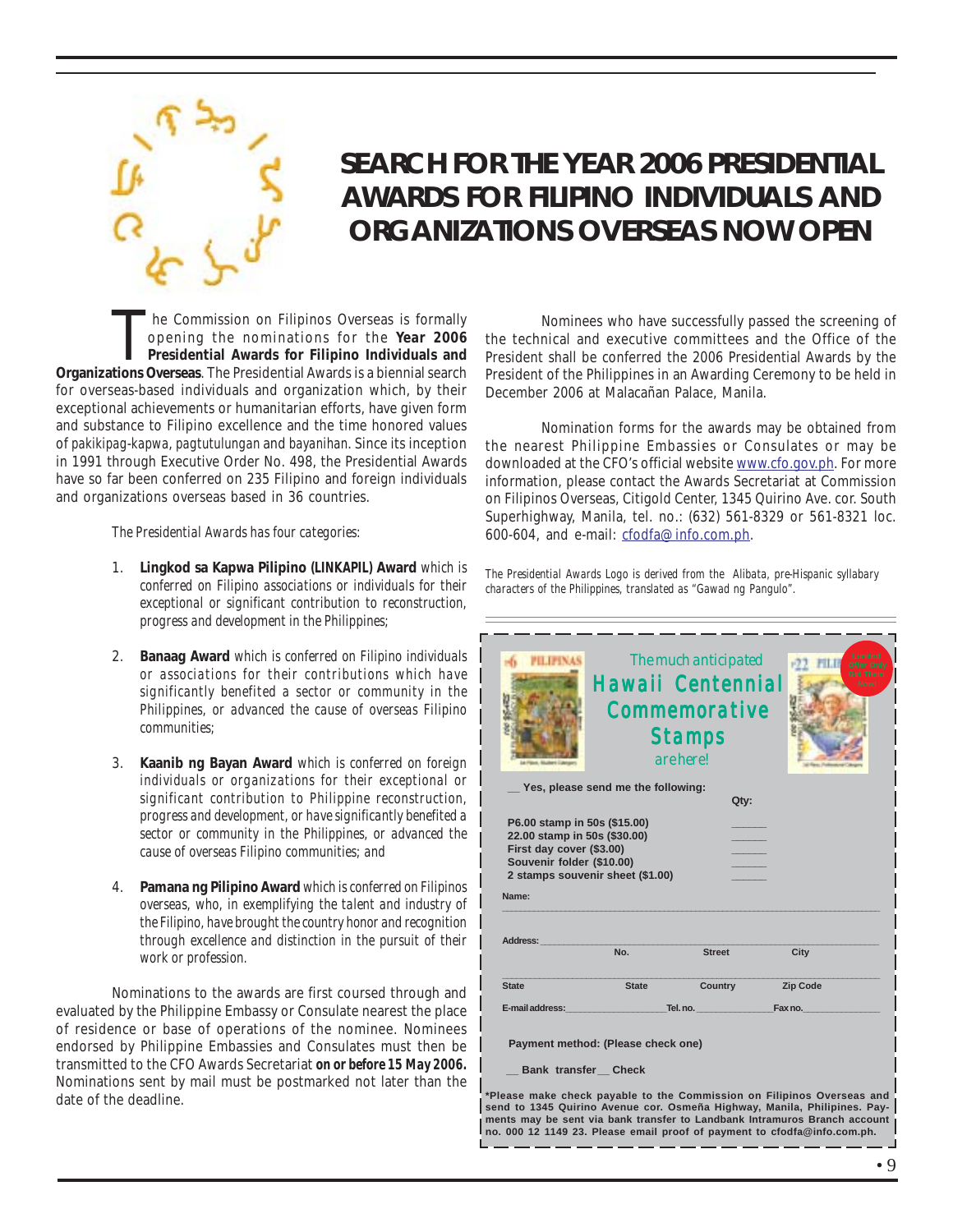### *CFO...*

*continued from page 8*

information and business matching not only among Filipinos in the country but also to those who have gone overseas and have eventually acquired enough resources to invest in the country. In terms of funding assistance to needy communities in the Philippines, the Ayala Foundation, USA assures US-based Filipino donors that grant recipients and projects are legitimate and deserving, knowing that the risk involved in the transfer of resources may discourage overseas donors.

It was clear from the string of discussions that there are many opportunities and prospects for constructive partnerships between Filipinos abroad and the homeland. The government, private sector and civil society groups only have to work together to encourage the inflow of resources, address bureaucratic obstacles and establish sustainable linkages for the development of our country.

## *Weaving ...*

*continued from page 7*

coordination with the Provincial Government of Aurora, Barangay Buhangin in the Municipality of Baler has been identified as the beneficiary of the *"Sabutan Production Center Livelihood Project".*

After seven months of careful planning and coordination, the groundbreaking ceremony was held on 15 November 2005. CFO also turned over funds and materials, and as counterpart for the project, the beneficiaries and the local government of Aurora allocated P78,743.10 to cover the cost of labor. The groundbreaking ceremony was attended by Provincial Administrator Alex Ocampo, Baler Vice-Mayor Nelianto C. Bihasa, Ms. Thea May Rabe of the CFO and officials from local governments of Aurora.

The livelihood project will be inaugurated on 09 February 2006 and will be attended by FtH Executive Director, Ms. Tessie Alarcon. Aside from its livelihod project, the FtH is also committed to ensuring a brighter future for the children of Aurora. The FtH will also be conducting an ocular inspection in Brgy. Agues in Casiguran,Aurora, for a proposed classroom project construction.

### *Balikbayan ...*

#### *continued from page 7*

skin infections. Also included in the donation are 4,000 tubes of the anti-fungal topical suspension Ciclopirox, and 1,200 tubes of Benzoyl Peroxide gel for acne treatment.

The Commission on Filipinos Overseas and the Presidential Management Staff assisted Dr. and Mrs. Stern in facilitating the release of the donated medicines at the Bureau of Customs through Presidential Memorandum Order No. 36 (PMO 36). Said issuance authorizes the importation of food, medicine and equipment for use in government relief and rehabilitation programs for calamity-affected areas free from tax and import-duties.

Among the beneficiaries of the donation were the calamity-affected communities in Quezon and disadvantaged *barangays* in Aklan and Metro Manila, the Veterans Regional Hospital in Nueva Vizcaya, and the civic group Zonta Club Philippines.

Dr. and Mrs. Stern hope to duplicate the success of their partnership with AmeriCares to benefit more Filipinos in the future.

### *Lingle visit ...*

#### *continued from page 1*

The President and the Governor also unveiled the Philippine stamps commemorating 100 years of Filipino migration to Hawaii. The stamp design was selected after a national competition was sponsored by the Commission on Filipinos Overseas, National Commission for Culture and the Arts and the Philippine Postal Corporation. *(See related article on page 1)*

Governor Lingle also signed agreements with the University of Northern Philippines and the Virgen Milagrosa University in Ilocos Sur and Pangasinan respectively. These agreements focused on nursing and agricultural development initiatives. Part of the Governor's itinerary included the inauguration of development projects in Ilocos Norte. It is expected that more projects will be implemented to enhance economic opportunities for the Governor's people in Hawaii and the Philippines after discussions with local government leaders. About 80 percent of Hawaii's Filipino residents come from the Ilocos region.

#### *BI issues ...*

*continued from page 1*

to issue the order of approval of the application. As a result, identification certificates may now be issued by Posts to those whose applications have been approved. Previously, the Posts merely accept petitions and forward applications to the Bureau of Immigration in Manila for processing.

Processing fees have also been rationalized, whereas the BI used to charge P2,500 or US\$50 per application, the new rules stipulate that beneficiaries of the principal applicant (or applicant's children below 18 years of age) will only pay a fee of P1,250 or US\$25 to reacquire Filipino citizenship.

Previous rules also stipulated that evaluation officers require the applicant to present his/her certificate of naturalization to complete the application process. Under the new rules, applicants may submit an affidavit explaining the circumstance on how the foreign citizenship was acquired, should the latter be unavailable.

The relaxed rules are expected to encourage more former Filipinos to reacquire their Filipino citizenship. Senate President Franklin Drilon, a staunch supporter and coauthor of the law, lauded the move to make the process simpler. Under the new implementing guidelines, Drilon said that applicants shall be "presumed to be naturalborn Filipino citizens unless proven otherwise."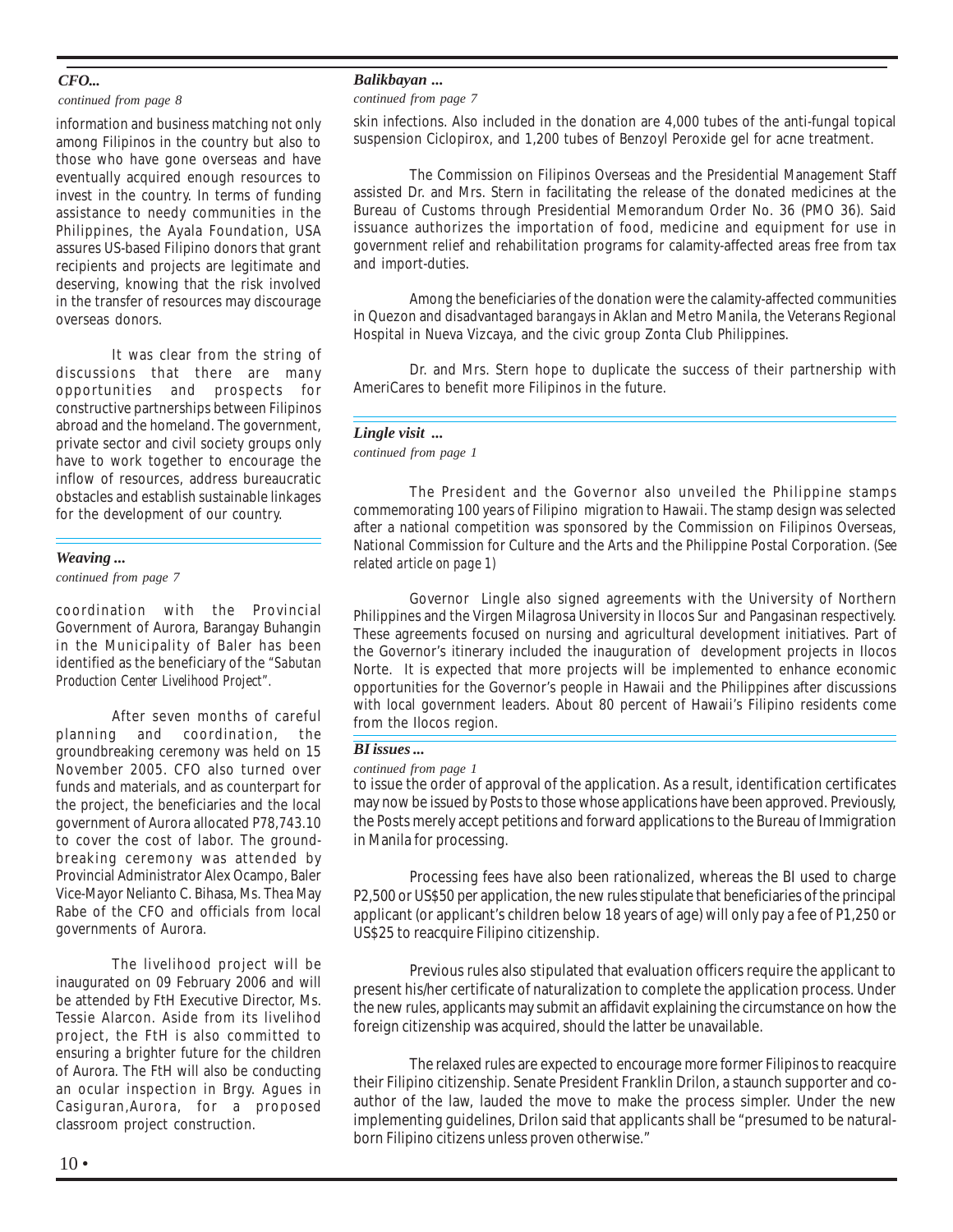### *Directions...*

*continued from page 12*

- From 1970 to 2000, the proportion of the world's migrants living in North America rose from 16% to 22%, and in the former USSR from 4% to 17%.
- From 1970 to 2000, the proportion of the world's migrants living in other parts of the world decreased from 35% to 25% in Asia; 12% to 9% in Africa; 7% to 3% in Latin America

and the Caribbean; 23% to 19% in Europe, and 4% to 3% in Oceania.



♦ *Wage disparities:* 46% of people earn less than \$1 per day in Sub-Saharan Africa; 14% in South Asia, and 10% in Latin America and the Caribbean.

♦ *Unemployment rates:* 12% in the Middle East and North Africa; 11% in Sub-Saharan Africa, and 7% in

*Photo: www.un-instraw.org*

- industrialized economies. *Differentials in life expectancy:* 58 years in low income countries; 78 years in high income countries.
- *Education gaps:* 58% in women and 68% in men literacy rate in low income countries while almost full literacy in high income countries; 76% primary school enrollment in low income countries while almost full enrollment in high income countries.

### *On migrants' economic contributions to host countries*

- In 2000, over 50% of the world's migrants were economically active in their host countries.
- ♦ Foreign workers comprise over 5% of the labour force in 8 European countries.
- From 1975 to 2001, the number of foreign workers in Japan increased from 750,000 to 1.8 million.
- Skilled immigrants and family members constitute over 50% of migrants entering Australia, Canada and New Zealand.

### *On the demographic impact of migration in host countries*

- ♦ From 1990 to 2000, international migration accounted for 56% of the population growth in the developed world, compared with 3% in the developing world.
- Immigration accounted for 89% of population growth in Europe from 1990 to 2000 and 75% of population growth in USA from 1995 to 2000. From 1995 to 2000, Europe's population would have declined by 4.4 million without immigration.

### *On remittances*

- Formal transfers of remittances were worth about \$150 billion in 2004 while an estimated \$300 billion were transferred informally.
- Formal remittance transfers are almost triple the value of Official Development Assistance and are the second largest source of external funding for developing countries after Foreign Direct Investment.

The top 3 remittancereceiving countries in 2004 were: Mexico (\$16 billion per year), India (\$9.9 billion), and the Philippines (\$8.5 billion). The top 3 remittance-



*Photo: www.un-instraw.org*

sending countries in 2001 were: USA (\$28 billion per year), Saudi Arabia (\$15 billion), and Belgium, Germany and Switzerland (\$8 billion).

### *On irregular migration*

- An estimated 2.5 to 4 million migrants cross international borders without authorization each year.
- Some 20 million migrants with irregular status live in India and about 10 million in the USA.
- In 2000, an estimated 4.8 million or 50% of the Mexicanborn population in USA had irregular status while at least 10% of Europe's 56 million migrants are irregular. Some 500,000 undocumented migrants arrive in Europe each year.
- An estimated 600,000 to 800,000 people are trafficked each year from which migrant smugglers and human traffickers make an estimated \$10 billion annual profit.



*Photo: Windshoes Photo Gallery*

*On refugees and asylum seekers*

- ♦ 6.5 million of the world's 9.2 million refugees live in developing countries.
- $\bullet$  From 2000 to 2004, the global refugee population decreased by 24%.

♦ Refugees represent 23% of international migrants in Asia; 22% in Africa, and 5% in Europe. Pakistan hosts the largest number

of refugees (11% of the global total).

- ♦ From 1994 to 2003, some 5 million people applied for asylum in the industrialized countries; refugee or equivalent status was granted to 1.4 million of them (28%).
- In 2004, 83,000 refugees were resettled, mainly in the USA (53,000), Australia (16,000) and Canada (10,000).

### *FtH ...*

### *continued from page 7*

provide assistance to children with harelips, heart ailments and others.

The FtH plans to monitor its other existing projects in 77 provinces across the country including classroom projects in Isabela, Batangas, Cavite, and Aurora that have been constructed or are still in the planning / construction phase. Also, the livelihood programs for victims of calamities in Aurora and Quezon will be inspected. They also expect to meet with beneficiaries of the projects, such as their scholars, local fisherfolks, and students in their classroom projects.